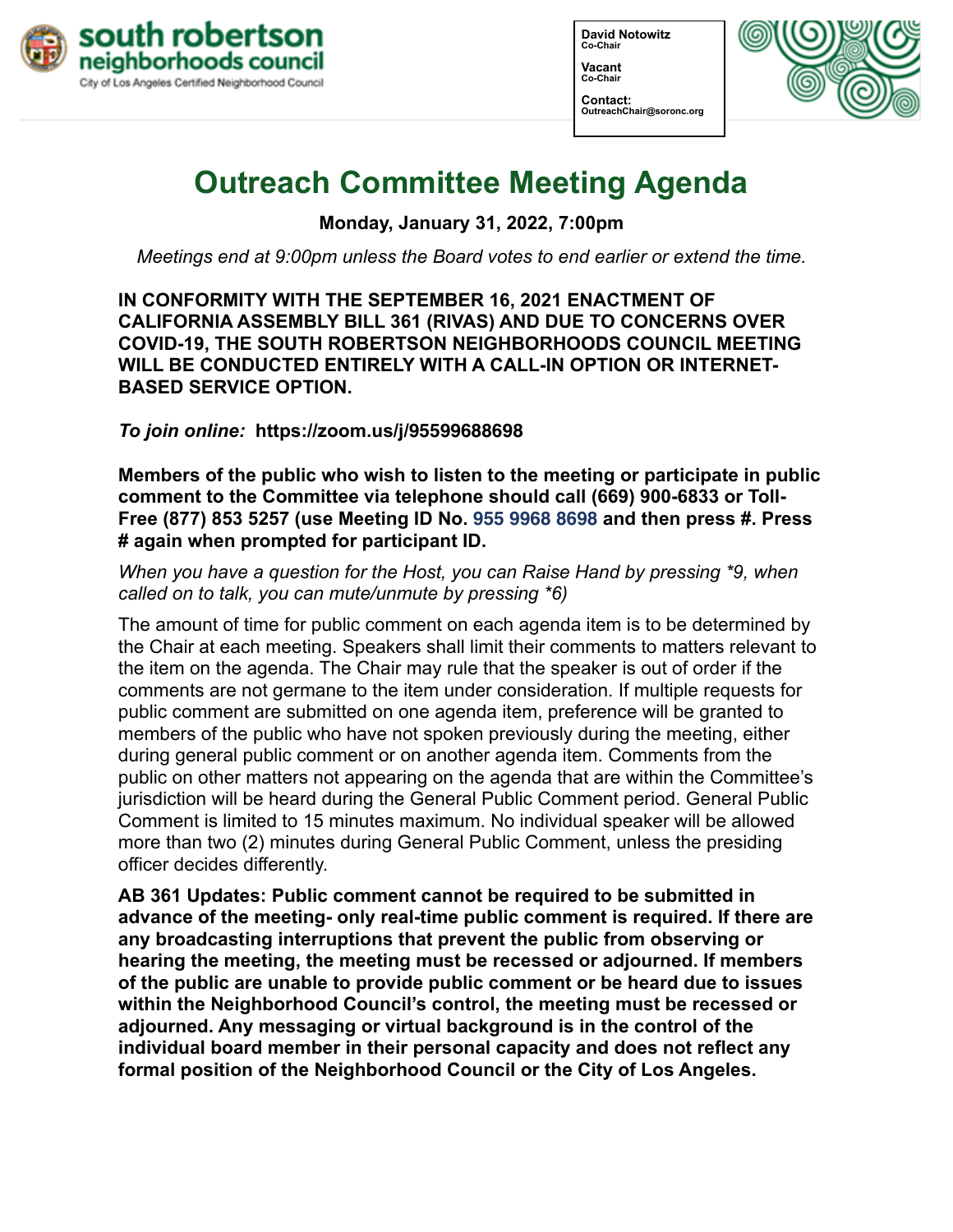### **1. Call to Order & Roll Call**

a. Current Committee Members: David Notowitz, Terrence Gomes, Barry Levine, Michael Lynn, Sophia French, Bill Gross, Baila Romm

## **2. Pledge of Allegiance**

**3. General Public Comment** (Stakeholders may request to join the committee at this time)

### **4. Brief Committee Announcements**

- a. Items for Future Outreach Committee Agendas
- b. Other Brief Committee Announcements

### **5. Unfinished Business**

- a. Nomination of Outreach Committee Co-Chair
- b. Discussion and possible action to plan April 4, 2022 Town Hall candidate forum from 7:30pm - 9pm for the CD-5 City Council election in June 2022. Items to be discussed include but are not limited to logistics, format of event, choosing a moderator, marketing, and budget.

#### **6. New Business**

- a. Discussion and possible action on new Stakeholder committee member nominations.
- b. Motion to approve Outreach Committee December 27, 2021 meeting minutes.
- c. Discuss the Committee's need for a graphic designer and for someone to help gather top items for upcoming SORONC Committee meetings for use in the weekly newsletter "This Week in SORO".
- d. Discussion and possible action on proposing to the SORO NC a Standing Rule on committee purview and Stakeholder membership rules.

## **7. Adjournment**

*Note: Public comment will be taken for each item where there is discussion and possible action. Public comment and/or participation may occur on other items at the discretion of the Chair. Please note that under the Brown Act, the Committee is prevented from acting on matters brought to its attention during the General Public Comment period; however, the issue may become the subject of a future meeting. In the interest of addressing all items on the agenda, time limits for individual comments and discussion may be set at the discretion of the Chair.*

# Public Posting of Agendas -

Neighborhood Council agendas are posted for public review as follows:

● Demers & Associates- 1836 1/2 S Robertson Blvd, Los Angeles, CA 90035; The Robertson Blvd Library- 1719 S Robertson Blvd, Los Angeles, CA 90035; The Robertson Recreation Center- 1641 Preuss Rd, Los Angeles, CA 90035; The Office of South Robertson Neighborhoods Council | Outreach Committee Meeting Agenda Page 2 of 3